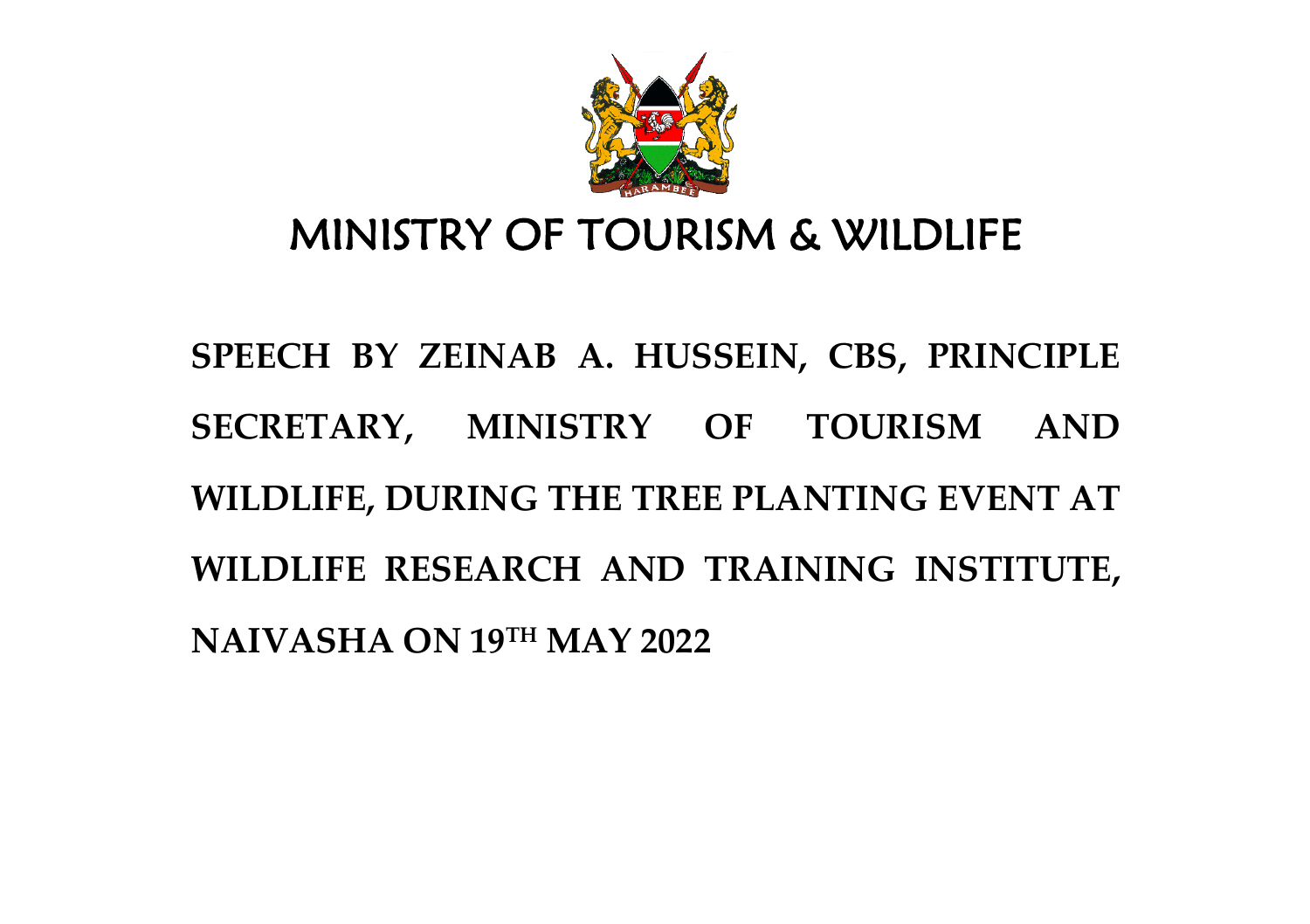- The Director WRTI, Dr. Patrick Omondi
- Deputy County Commissioner, Naivasha Sub-County
- Kenya Forest Service Representation
- Staff from the State Department for Wildlife
- Staff from WRTI and KWS
- Our Local Community Members
- Members of the Fourth Estate
- Ladies and gentlemen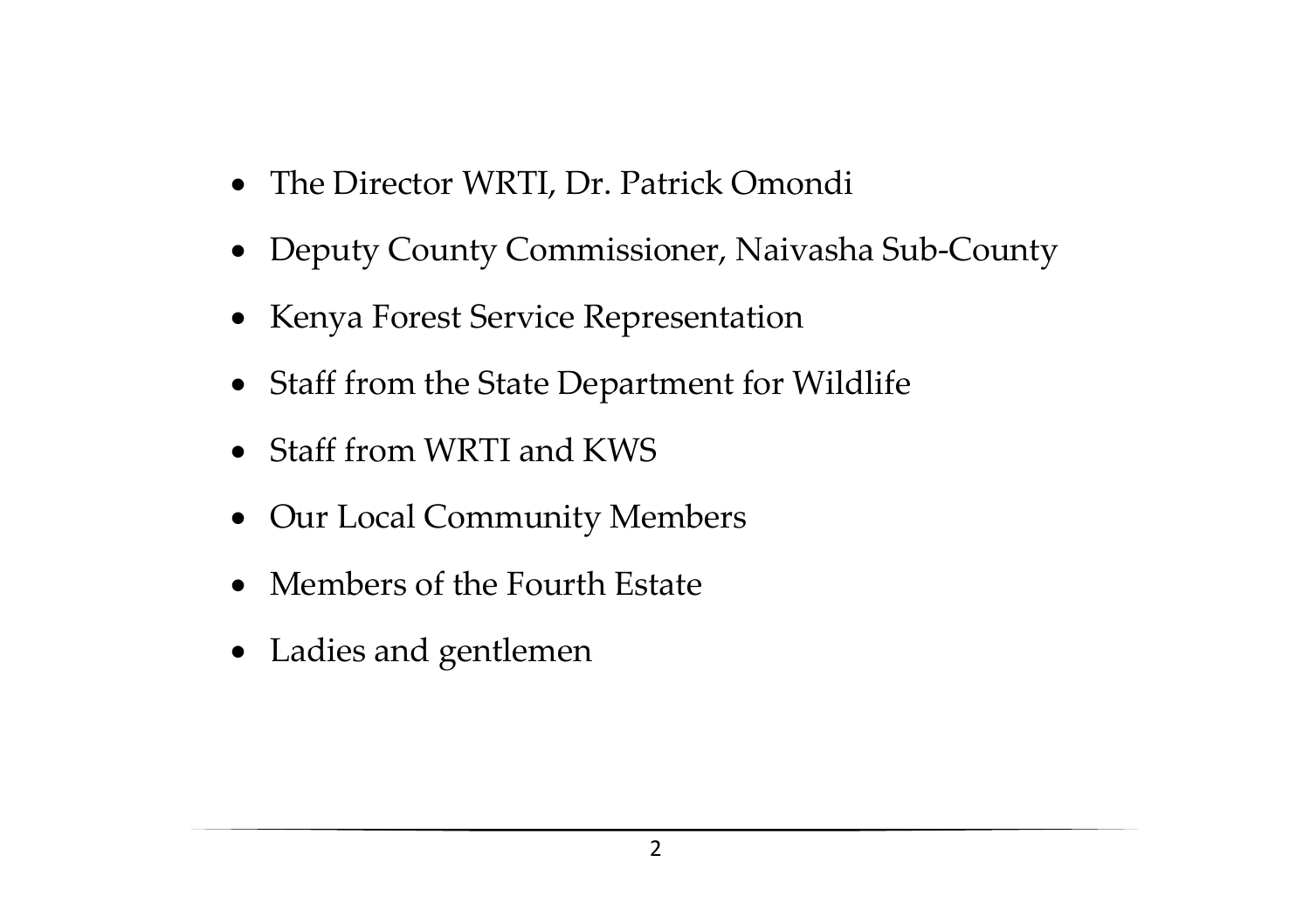## **Good Morning**

It gives me great pleasure to welcome you all to this occasion geared towards protecting our environment by planting trees. This is my first visit and event at this Institute - KWSTI since I was added the responsibility of PS State Department for Wildlife and I am delighted to see colleagues from State Department for Wildlife, KWS, WRTI and members of the public all here for this important occasion. I take this opportunity to appreciate your presence and thank you for sparing your valuable time to attend this great event. We all need to regularly remind ourselves the connections we have with nature and our planet.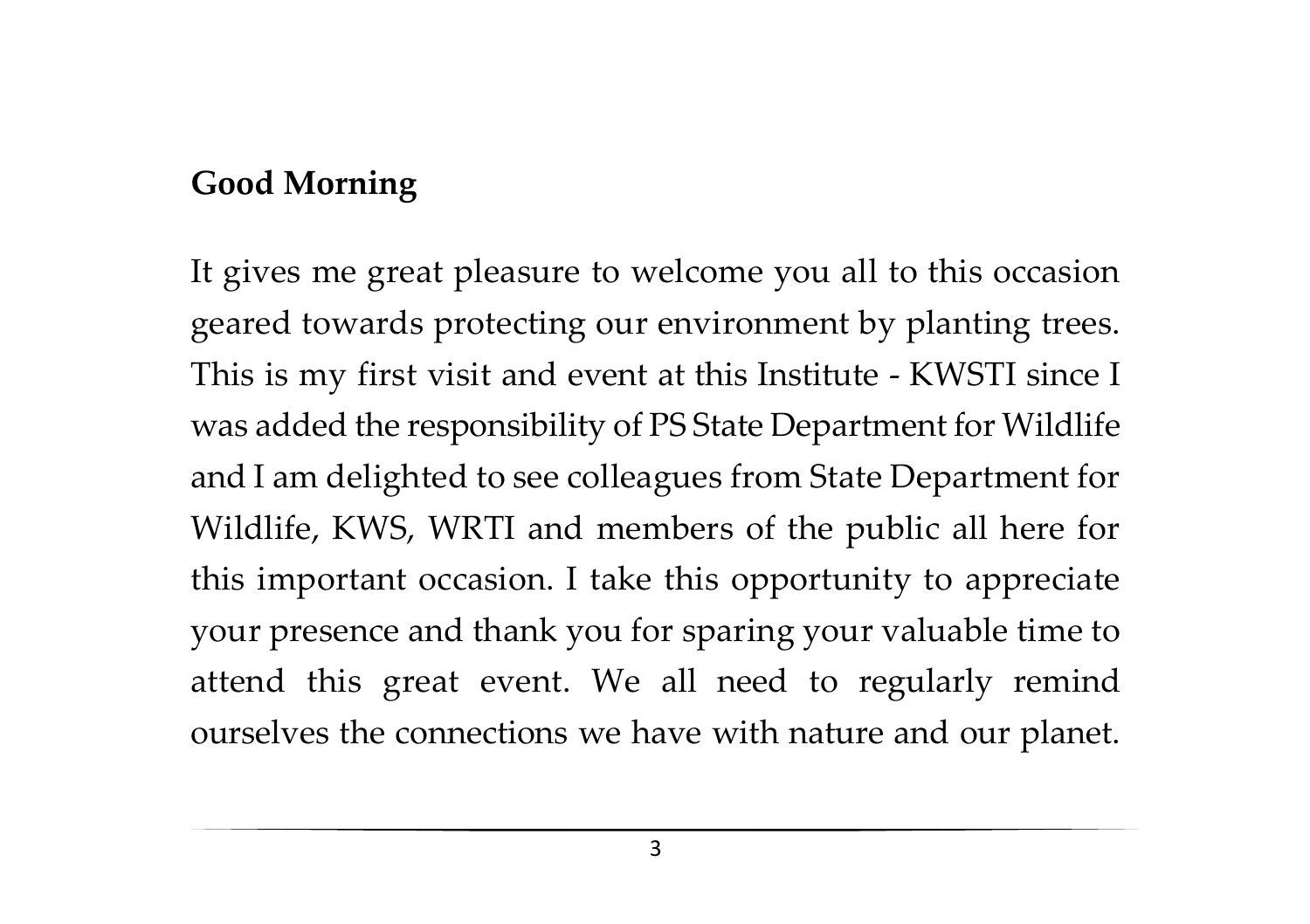The health of our planet is indispensable to our own health and wellbeing, and to our future and trees are an essential part of it.

#### *Ladies and Gentlemen*

This tree planting event is not only a yearly ritual but as a Ministry, we have made it a reality that has to be undertaken as part of our commitment to preserve our environment. In the last financial year the State Department for Wildlife planted 15,000 seedlings; 5000 in Tsavo East National Park, 5,000 in Aberdare National Park and 5,000 in Kamnarok National Reseves. This year ending June we intend to do 20,000 seedlings, and we we have already done 7,000 seedlings in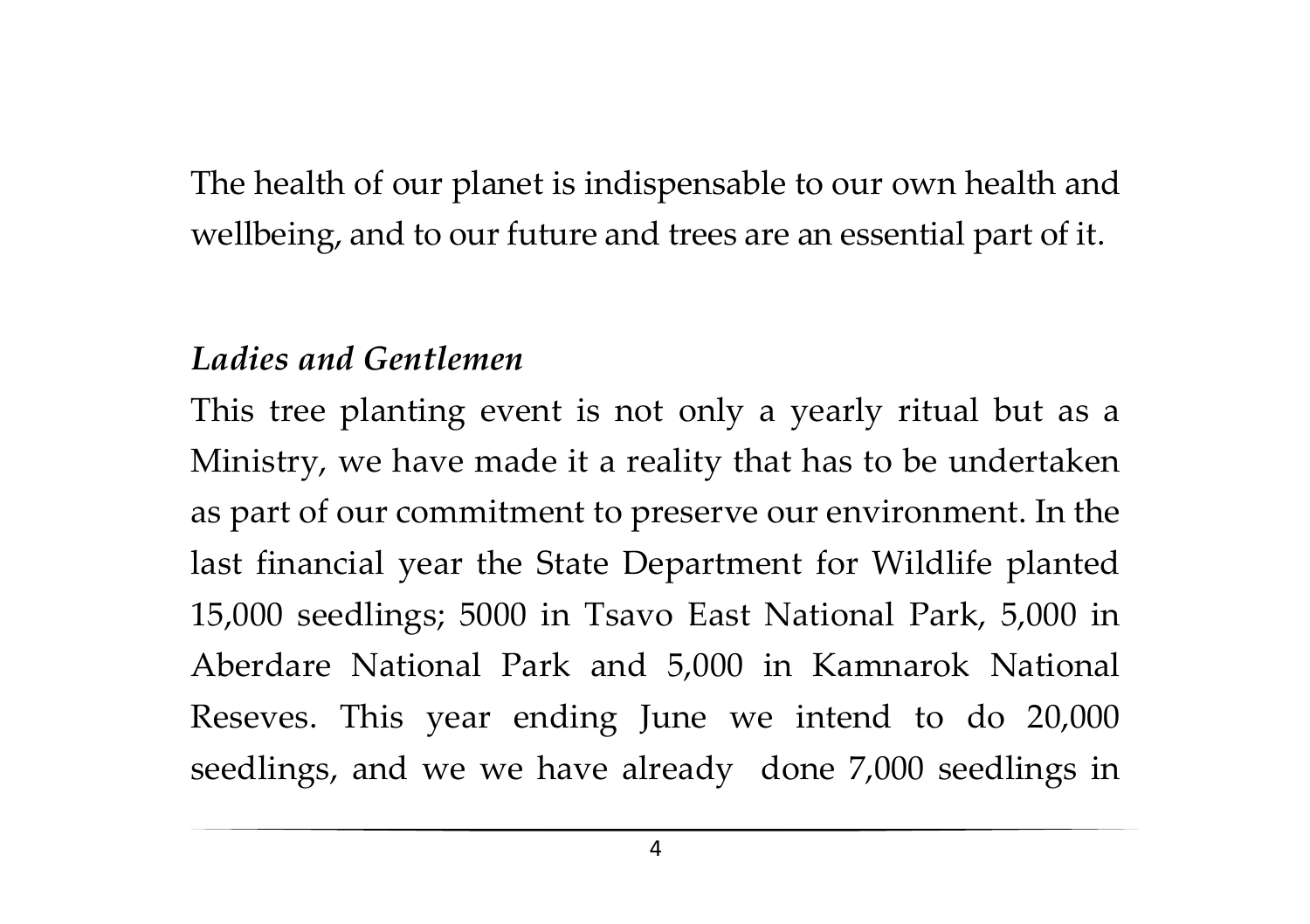Aberdare and we intend to plant at this Naivasha Wildlife Sanctuary 10,000 seedlings and finish up with the remaining 3,000 in Aberdare in June 2022.

#### *Ladies and Gentlemen*

We are all aware of the government's commitment to preserve our forests and increase forest and tree cover. Additionally, er are implementing a presidential directive that requires that all Government Ministries implement a program of "*Adapt a tree initiative"*, where every employee need to plant a tree and take care of them with the goal of achieving the National Strategy for 10% tree cover by 2023. I am so proud of my staff from State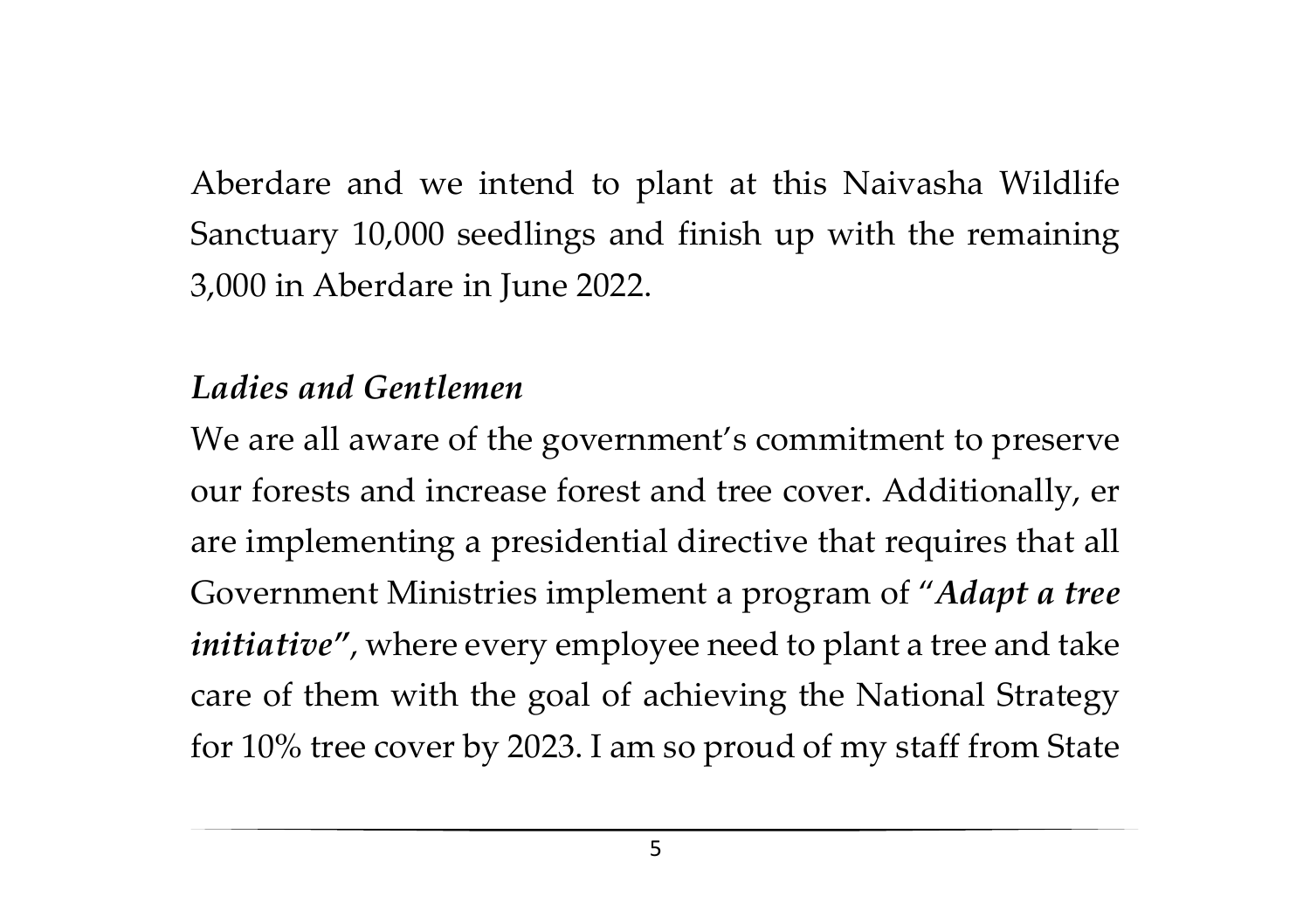Department who are here and planting the trees in person in implementing the Presidential directive. The Ministry of Tourism and Wildlife takes pride to be part of the government's intentions to increase forest cover in this part of the Country. Such yearly practice to plant trees should be viewed with seriousness as it remains the cornerstone of preserving our country from environmental degradation.

#### *Ladies and Gentlemen*

On the World perspective, global warming has become a threat to all humanity because of anthropogenic activities that continue to impact the ozone layer. The natural and the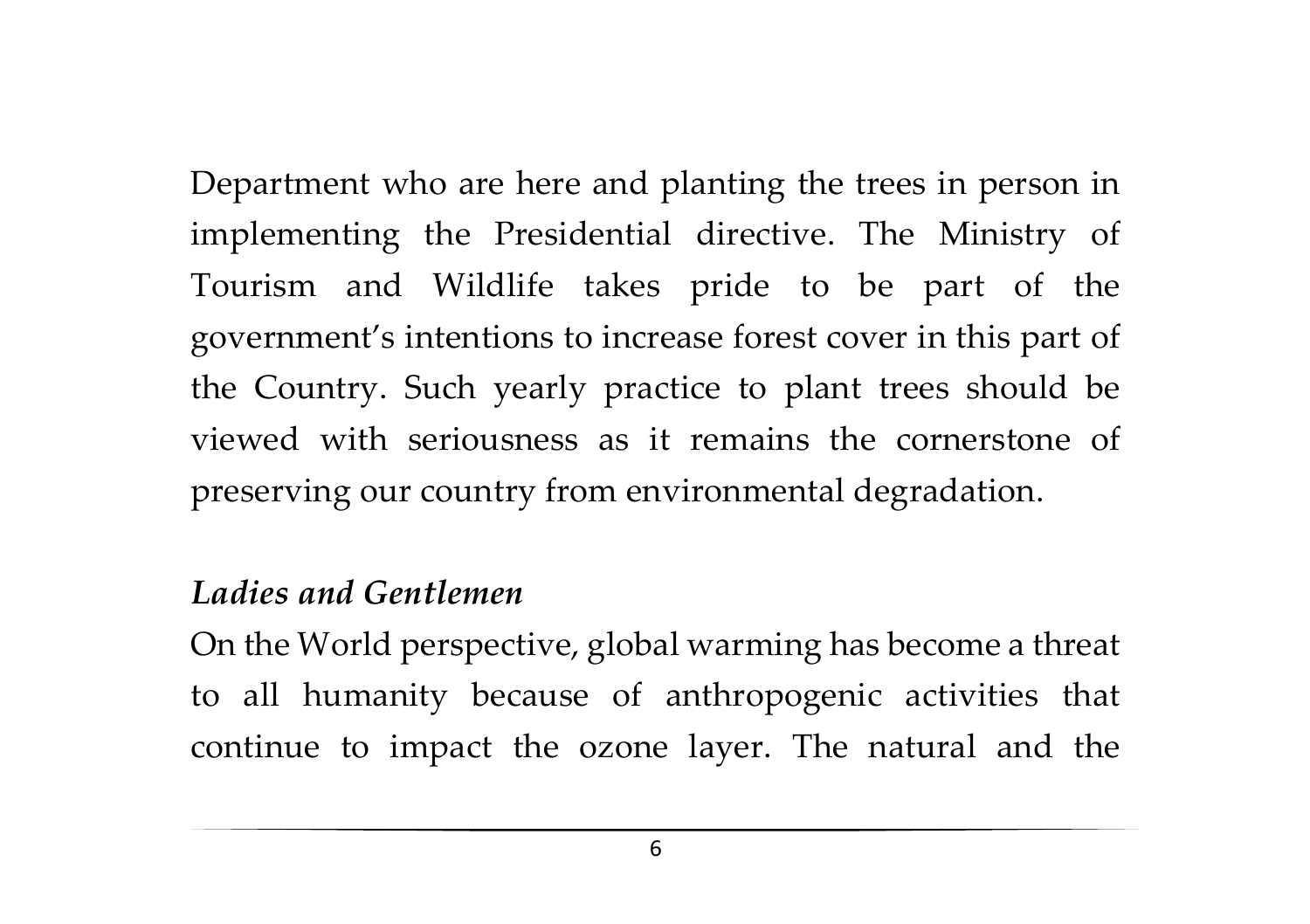seasonal pattern of weather have drastically changed over time. The rains hardly come in the expected season and amounts. Droughts and flooding have become more common and their cycles of occurrences have become shorter and more frequent. These uncertainties happenings around us should serve as a warning that we need to take care of our environment and particularizes plant trees. Planting trees does not only conserves environment but it sustains life and enhances peace and hope towards the future. The Late, Prof. Wangari Maathai, a celebrated environmentalist once said *"when we plant trees, we plant the seeds of peace and hope". A tree, therefore is "a symbol of hope for us. It remains strong through* 

7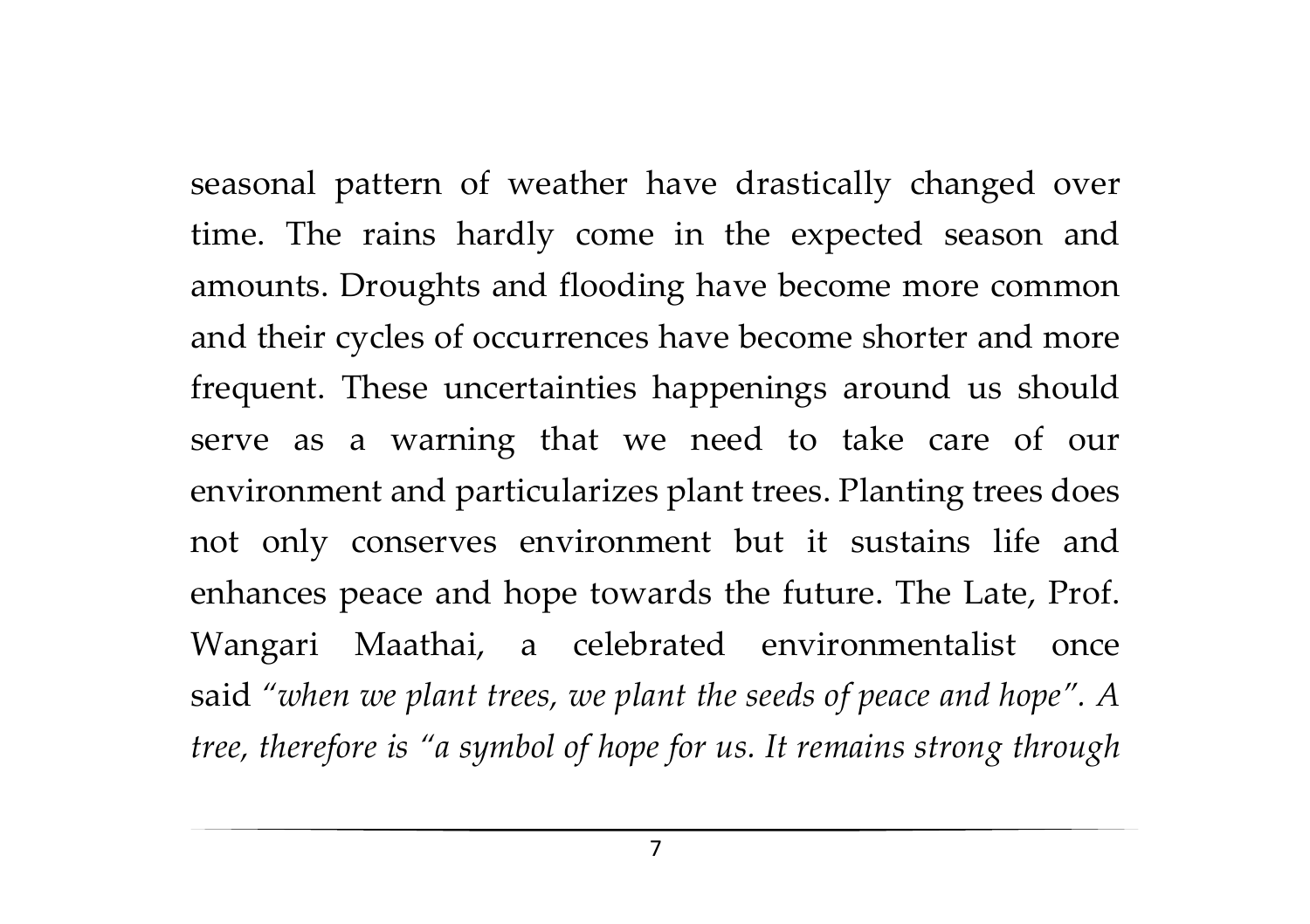*dry seasons hoping for a rainy tomorrow. It aggressively amasses the wind which eventually results to rain-thus trees are a source a brighter future. The more you plant trees around you the more you grow your hope for the future*."

### *Ladies and Gentlemen,*

Trees also are important for a variety of reasons, including:

- As a source of food to our wildlife, provide shelter and refuge to our wildlife;
- The lungs of our planet drawing in carbon dioxide and breathing out oxygen;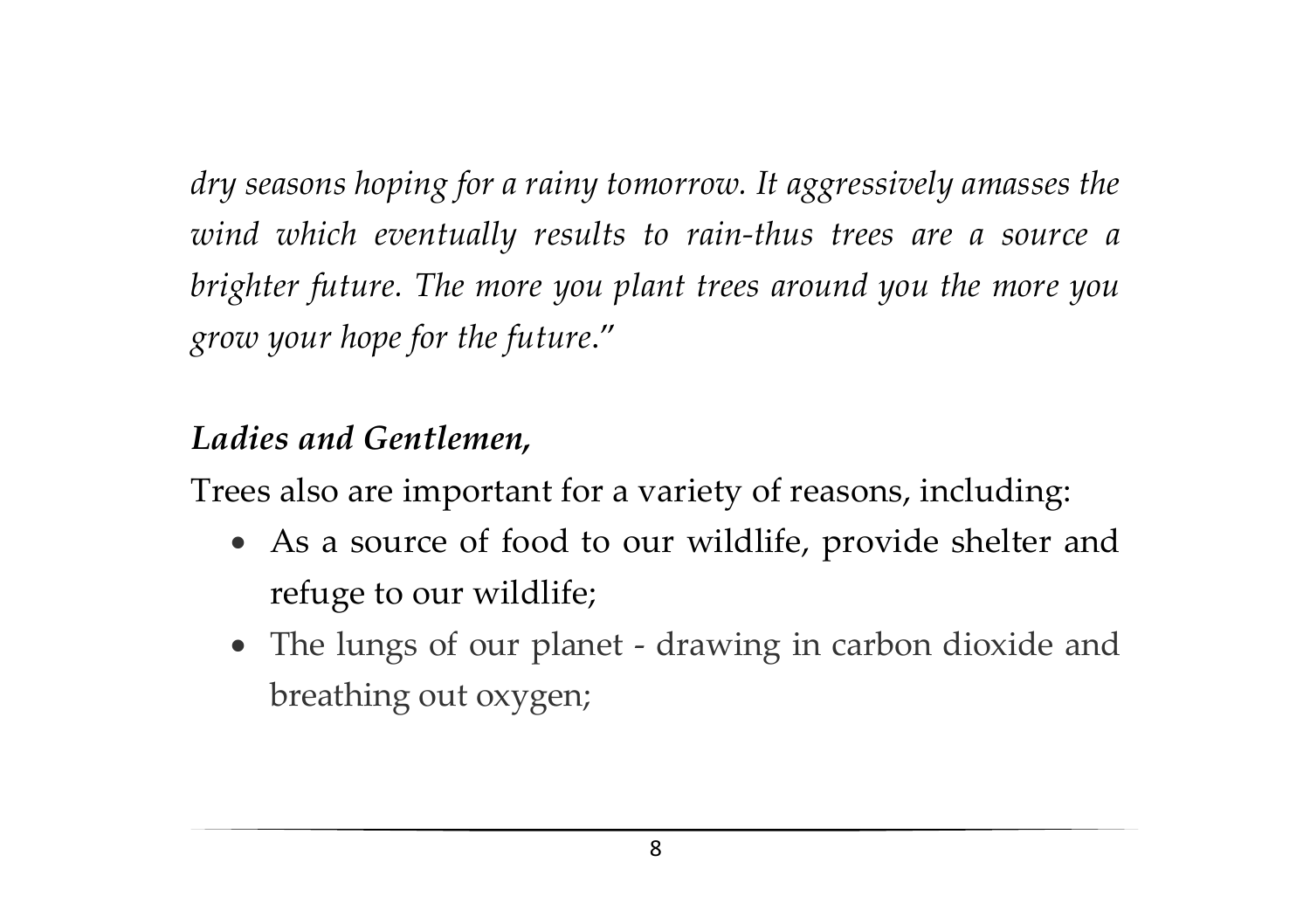- Filtering the air and remove harmful particles in urban areas; and
- Filtering and regulating water, preventing flooding and protecting watersheds;

# **In conclusion Ladies and Gentlemen**

I urge you all with this symbolic gesture of today, to remind ourselves that we need to do everything we can, not only for a healthy planet but also for human dignity safeguard in a healthy planet.